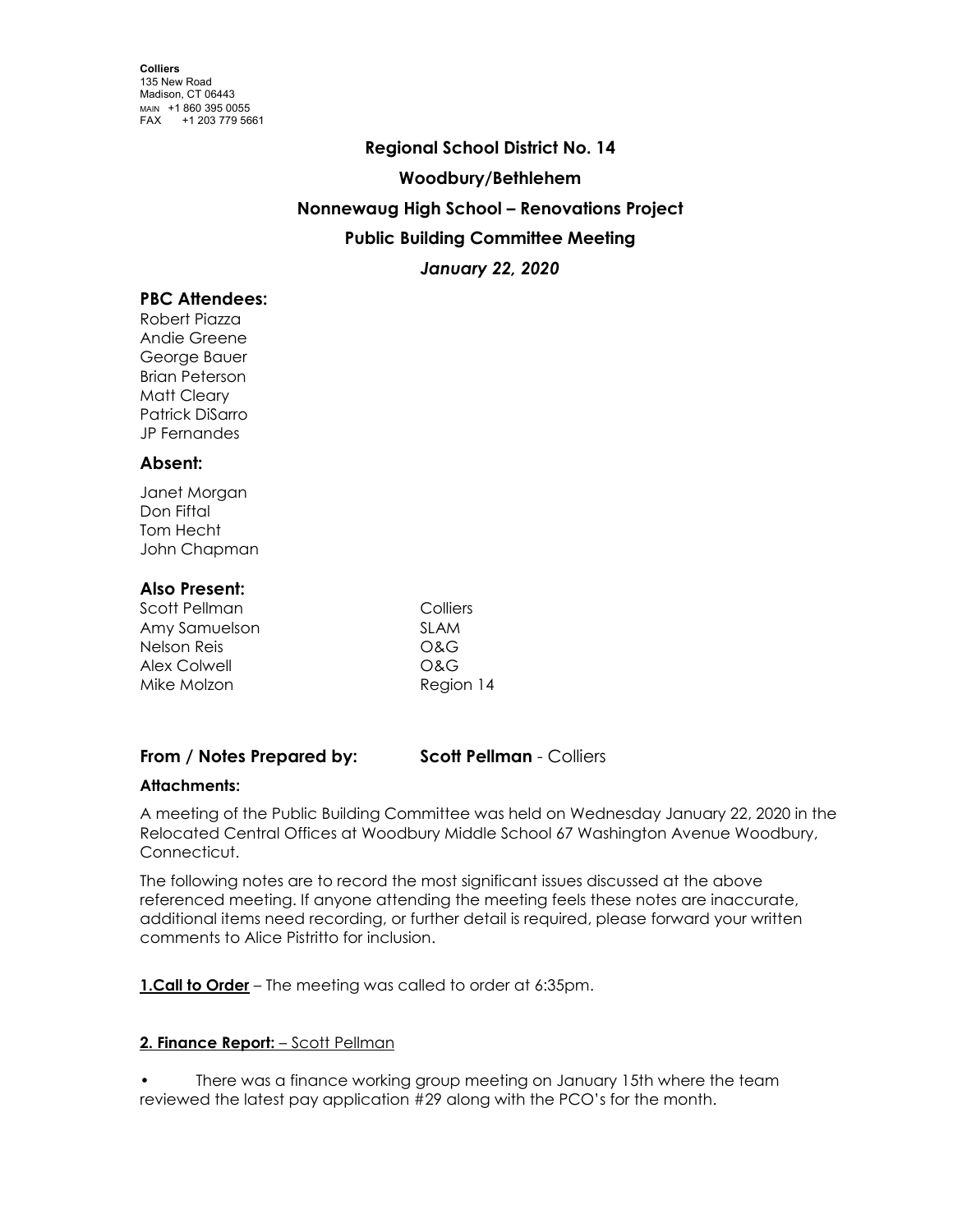- Included in the building committee package for the month were the following PCO's that were approved at that meeting.
- o PCO-213 Film at front conference room No cost impact \$0.00
- o PCO-214R Blinds at Front office \$208 CM Contingency
- o PCO-216R Thresholds at Gym \$5,528
- o PCO-217 Added trench drains \$9,828 CM Contingency
- o PCO-219 Additional elevator operator time \$7,026 CM Contingency
- o PCO-220 Field Building roof soffits \$953 CM Contingency
- o PCO-224 HVAC Back Charge of damaged Fiber (\$8,289) zero cost
- o PCO-225 Relocate shelving and patch walls \$731 CM Contingency
- o PCO-228 Added locker room cleaning Back Charge (\$741) zero cost

• An updated contingency status report was provided for the committee's review. The PCO's listed above are being processed and the status report updated once they are finalized. The project has expended \$2,218849.68 in Construction and Owner's contingency and there are pending issues or Owner improvements that total an additional \$1,613,837 these number include athletic improvements bleachers and lighting at \$890,000 and \$200,000 for AV equipment additions.

• The current available contingency for the High School and BOE facility is approximately \$348,814 assuming all the pending issues or betterments are accepted. The available contingency for the Central Office project is approximately \$620,000 so the district will need to apply a minimum of 272,000 of non-reimbursable items to the Central Office projects contingency because the HS project does not have enough remaining contingency dollars to take on all betterments and potential changes. The Central Office project is about to commence so funds need to be reserved for that project. Bonding costs have been reconciled at a total of 525,000 and any additional costs will be rolled into the bond. The project has also encombered the cost of extending the Builders Risk policy to June 1, 2020 of \$14,290

Nelson Reise spoke about the change order process and that the State is behind with their review.

Scott Pellman reviewed the previous meetings report on the estimated cost to the district and that ineligible costs were being estimated very conservatively pending State comments and that a handout was provide to the committee at the last meeting.

• There have been several additional furniture and equipment requests that will be discussed this evening. A handout was provided with current furniture budgets highlighted in yellow which will more than cover the additional requests. Some more of that money will be freed up for contingency in the near future. In addition to furniture and equipment there is a pending change order to replace the existing relocated security cameras which could also be applied to the FF&E line item for security.

• The contingency status report still includes \$200,000 for upgraded technology infrastructure which does not include any technology equipment. I reached out to DNC laboratories who are creating the requested infrastructure drawings and they should be completed by the end of the month.

# **3.OPM Report:** – Scott Pellman reported on the following:

a. Project Update –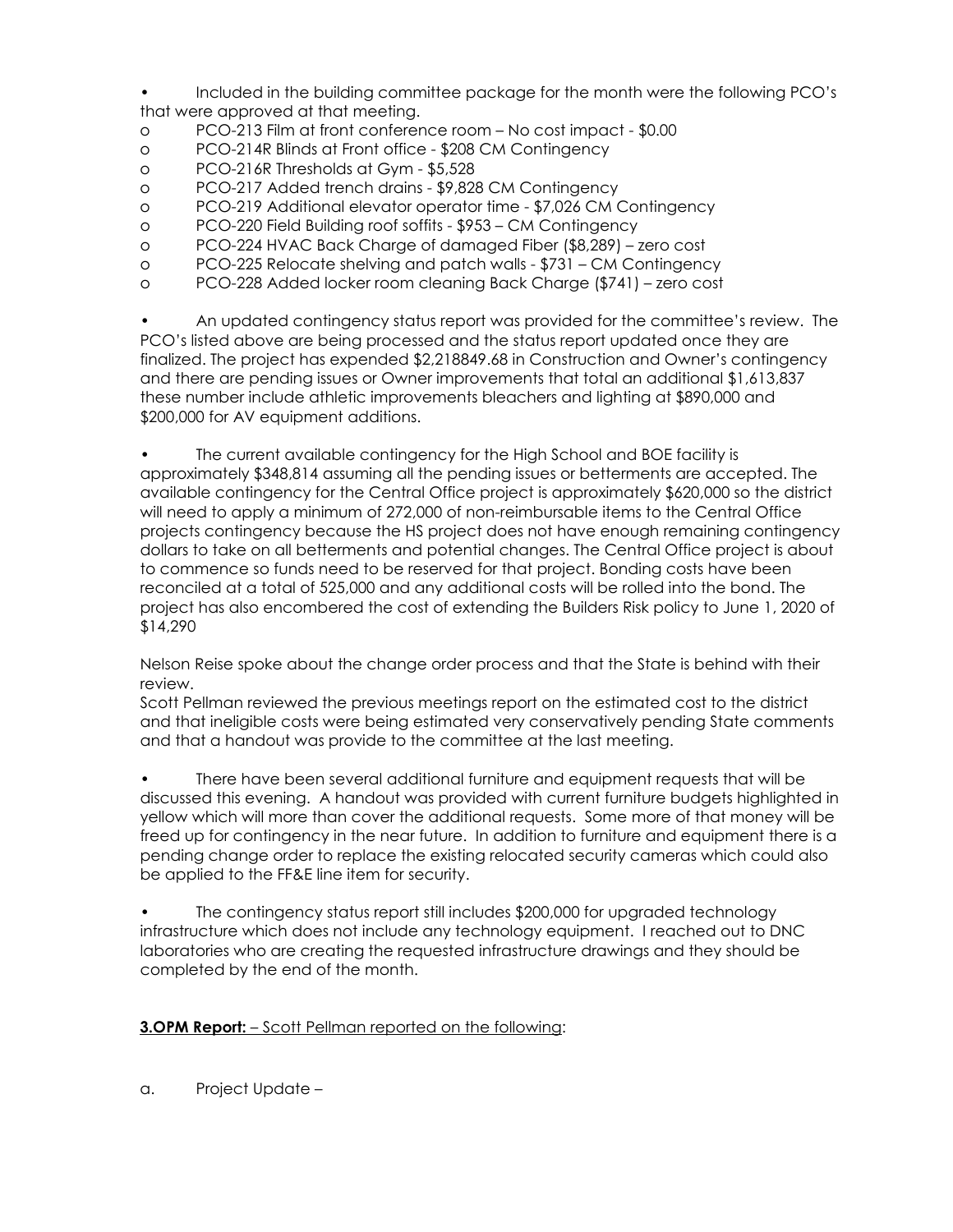• Colliers and construction team continue to meet with the administration on a weekly basis to coordinate the ongoing construction. There is a planning meeting for the administration move into their new location tomorrow morning. We have already been working to identify temporary locations for technology staff that will be impacted with the last phase of construction. Furniture deliveries are taking place over the next few days as the new admin area reaches completion.

• A preliminary cost of the bleachers and lighting has been provided for your review. The cost is being reviewed by the design and construction team and is currently estimated at \$893,340.40 without O&G mark ups. In addition to the costs the committee needs to formally authorize SLAM to start the permitting discussions with the Town.

The loop road handicapped turn around is included in the cost, bleachers field and additional pedestrian lighting. The electrical costs utilizes a trade contractor through Richards Corp because the contractor on site was very high.

JP requested that the numbers be broken out for lighting, bleachers and the turn around. O&G will provide 3 separate estimates form review by the next meeting.

Amy Samuelson noted that the turnaround is not code required but would be nice.

Amy has reviewed the permitting meeting schedule and talked informally with Maryellen. Only the North West light poll falls within their jurisdiction. Amy was not comfortable moving forward. The lights will need to go through wetlands first. The project will also run the bleachers by P&Z. The expectation is that there would be a hearing for the lights. The direction from the committee is to get a complete application in for all the work. Amy noted that the meeting attendance is hourly. The documentation is complete, and SLAM can submit the package within the week.

- Also provided tonight is a list of furniture and equipment requests.
- o The Athletic Director has requested additional fitness equipment and racks totaling \$3,939.69 not including shipping charges.
- o The art room is currently used for two simultaneous classes so SLAM met with the art instructors and administration and proposed some movable furniture that will add as a room divider – Proposal from Red Thred for \$5,517
- o The Athletic director has also requested a new training and taping table, the Red Thred quote attached is \$2,656
- o The Art teacher has requested a large butch block table for use in cutting, this request was confirmed and recommended by the principal. The WB Mason invoice is for \$2,237

If recommended by the committee the total of \$14,349 can be applied to a portion of the remaining FF&E funds previously highlighted.

• While we are talking about FF&E there is also an additional invoice from RH Lord because the elevator was not available for furniture deliveries, so they had to carry all the furniture up the stair cases, The invoice total is \$1,075

# **PCO reviews:** Scott Pellman

**The following have been reviewed and are recommended for payment:**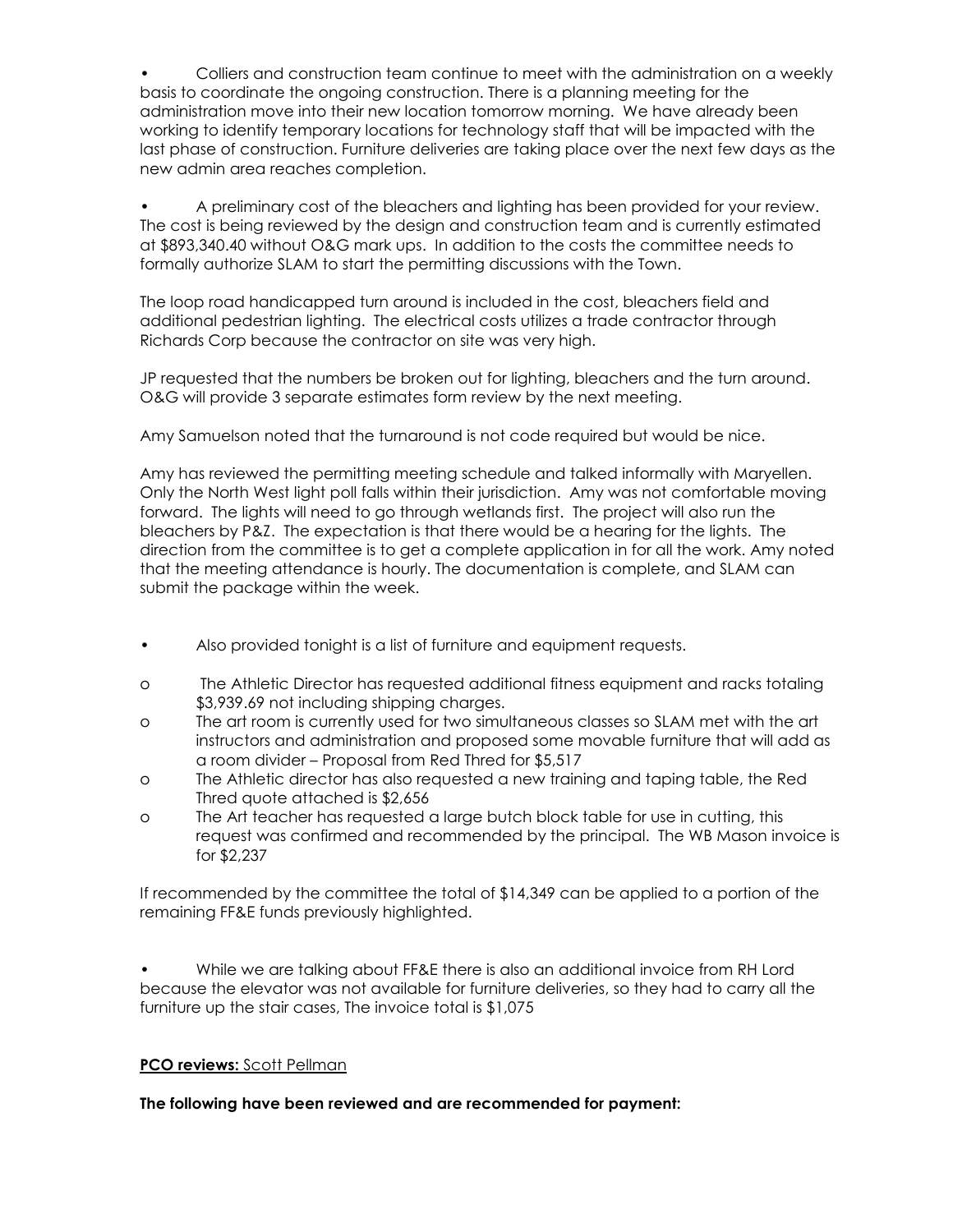PCO-221 - Security Display at the SRO's office - \$5,839

PCO-222 – Relocated and additional digital signage - \$8,822

PCO-223 – Stair nosing repair kits - \$25,279 – rubber treads are on the punch lists – NORA the manufacturer will be reviewing the installation.

PCO-229 – Blinds at the PE offices - \$209 – CM Contingency

PCO-230 – Additional Scenery hooks for the stage - \$1,788

PCO-231 – Data outlet for postage machine – \$490 CM Contingency

# **Architect update:** Amy Samuelson

- Recent design work includes changes to provide an additional guidance office converting a nurse's storage room. The reception desk had some design changes based on admin reviews. The AD office furniture is being modified to rotate the desk and power and data.
- There has been a request for a hot water booster in science up to 140 degrees to wash glassware

# **Project Update:** Nelson Reis

- Working with Colliers and SLAM on the phase 5a to 5b turn over, there is a month gap in the schedule to allow a soft transition o the move. 5B starts March  $9<sup>th</sup>$ . This should give the electrician time to complete work in other areas
- Nelson introduced Alex the project engineer who is shadowing the meeting.
- AS reported last month a second MEP coordinator has been brought onto the project for one month's period. He will now come back one day a week to continue coordination.
- There was a commissioning meeting last week full commissioning will take place in March
- The current GMP contingency is 939,700 O&G is discussing freeing up some of the money.
- There are some money remaining on GMP allowances.
- The photos included in the report do not do the project justice, Nelson suggest setting up another walk through shortly.
- $\bullet$  Feb 3<sup>rd</sup> the Auditorium light bar will be installed in time for the March performance so then the theatrical lights can be installed.
- The new toilets that support the auditorium will be opening shorty.
- The new admin area has a lot of light
- The security film has been installed on all the exterior windows; interior frosted film will be completed this week.

# **Motions**

# **PE Fitness Equipment**

**George Bauer made a Motion that the public building committee authorize the district to order the fitness equipment noted in the handout dated 1-22-2020 not to exceed \$7,000 including shipping - Seconded by JP - Unanimous**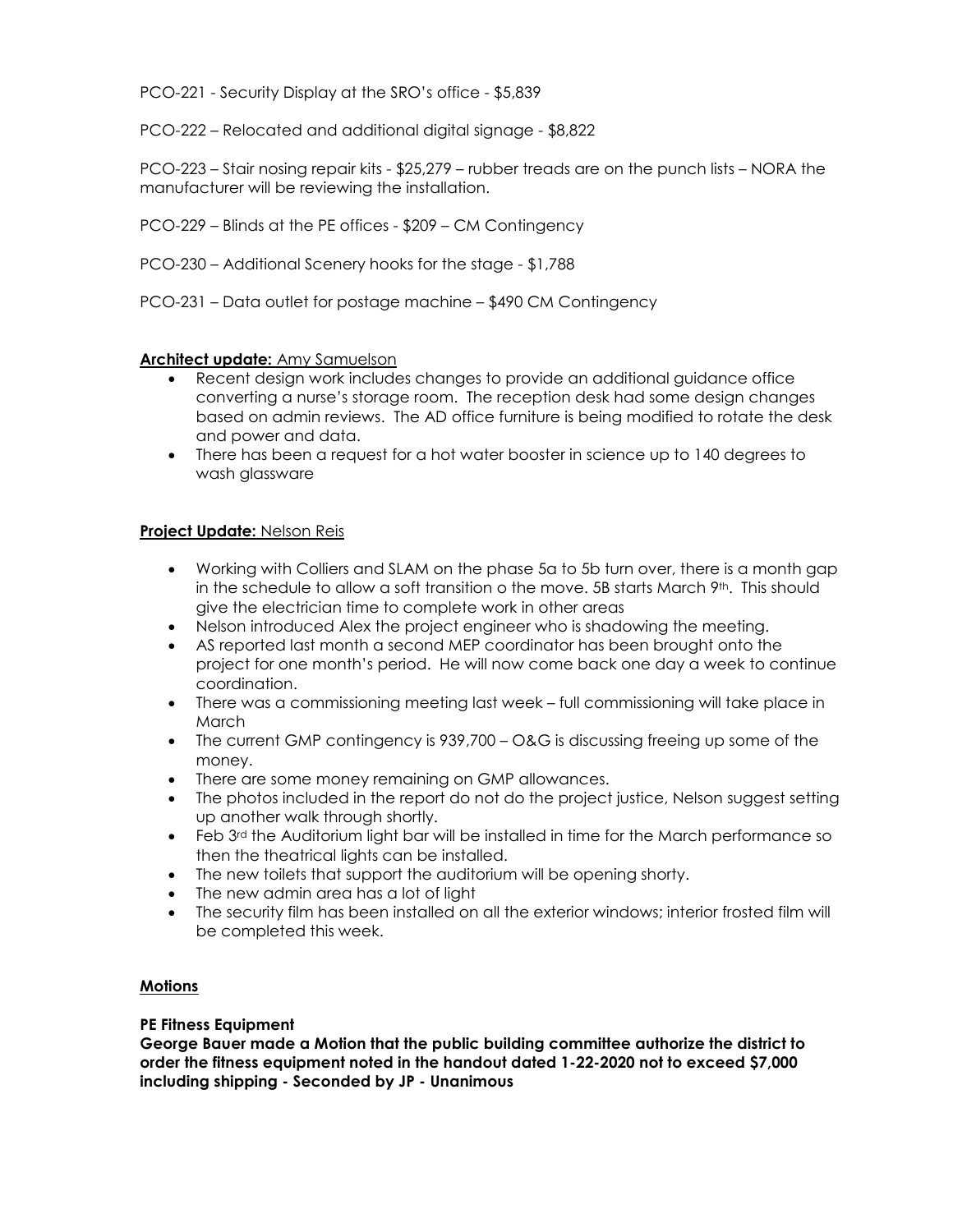#### **Art room dividing furniture**

**George Bauer made a Motion that the public building committee approve the RED THRED quote 756848 dated January 6, 2020 for a total of \$5,517 to be applied to the FF&E planned but not contracted budget. - Seconded by JP - Unanimous**

### **Training room taping table**

**George Bauer made a Motion that the public building committee approve the RED THRED quote 756955 dated January 6, 2020 for a total of \$2,656 to be applied to the FF&E planned but not contracted budget. - Seconded by JP - Unanimous**

#### **Art room butcher block table**

**George Bauer made a Motion that the public building committee approve the WB Mason quote SF00148600 dated December 7, 2018 for a total of \$2,237.80 to be applied to the FF&E planned but not contracted budget - Seconded by JP - Unanimous**

#### **Additional furniture Coordination**

**George Bauer made a Motion that the public building committee approve the RH Lord Invoice 33122-4 dated September 4, 2019 for a total of \$1,075 to be applied to the FF&E planned but not contracted budget. - Seconded by JP - Unanimous**

#### **PCO-221**

**George Bauer made a Motion that the public building committee approve PCO – 221 dated 1/8/2020 to add security displays to the SRO office in the amount of \$5,839. - Seconded by JP - Unanimous**

#### **PCO-222**

**George Bauer made a Motion that the public building committee approve PCO – 222 dated 1/8/2020 for relocated and additional digital signage in the amount of \$8,822. JP – discussion T&M not to exceed - Seconded by JP - Unanimous**

# **PCO-223**

**George Bauer made a Motion that the public building committee approve PCO – 223 dated 1/8/2020 for stair nosing repair in the amount of \$25,279 - Seconded by JP - Unanimous**

# **GB PCO-229**

**George Bauer made a Motion that the public building committee approve PCO – 229 dated 1/21/2020 for added blinds to the PE offices in the amount of \$209 as a zero-cost change order to be applied to the GMP Contingency. - Seconded by JP - Unanimous**

#### **PCO-230**

**George Bauer made a Motion that the public building committee approve PCO – 230 dated 1/21/2020 to add additional scenery hooks at the stage in the amount of \$1,788 - Seconded by JP - Unanimous**

#### **PCO-231**

**George Bauer made a Motion that the public building committee approve PCO – 231 dated 1/22/2020 for the addition of a data outlet for the postage machine in the amount of \$490 as a zero-cost change order to be applied to the GMP Contingency. - Seconded by JP - Unanimous**

**George Bauer made a Move that the PBC approve SLAM to pursue regulatory agency approvals NTE \$5,000 for the field bleachers and lighting- Seconded by JP - Unanimous**